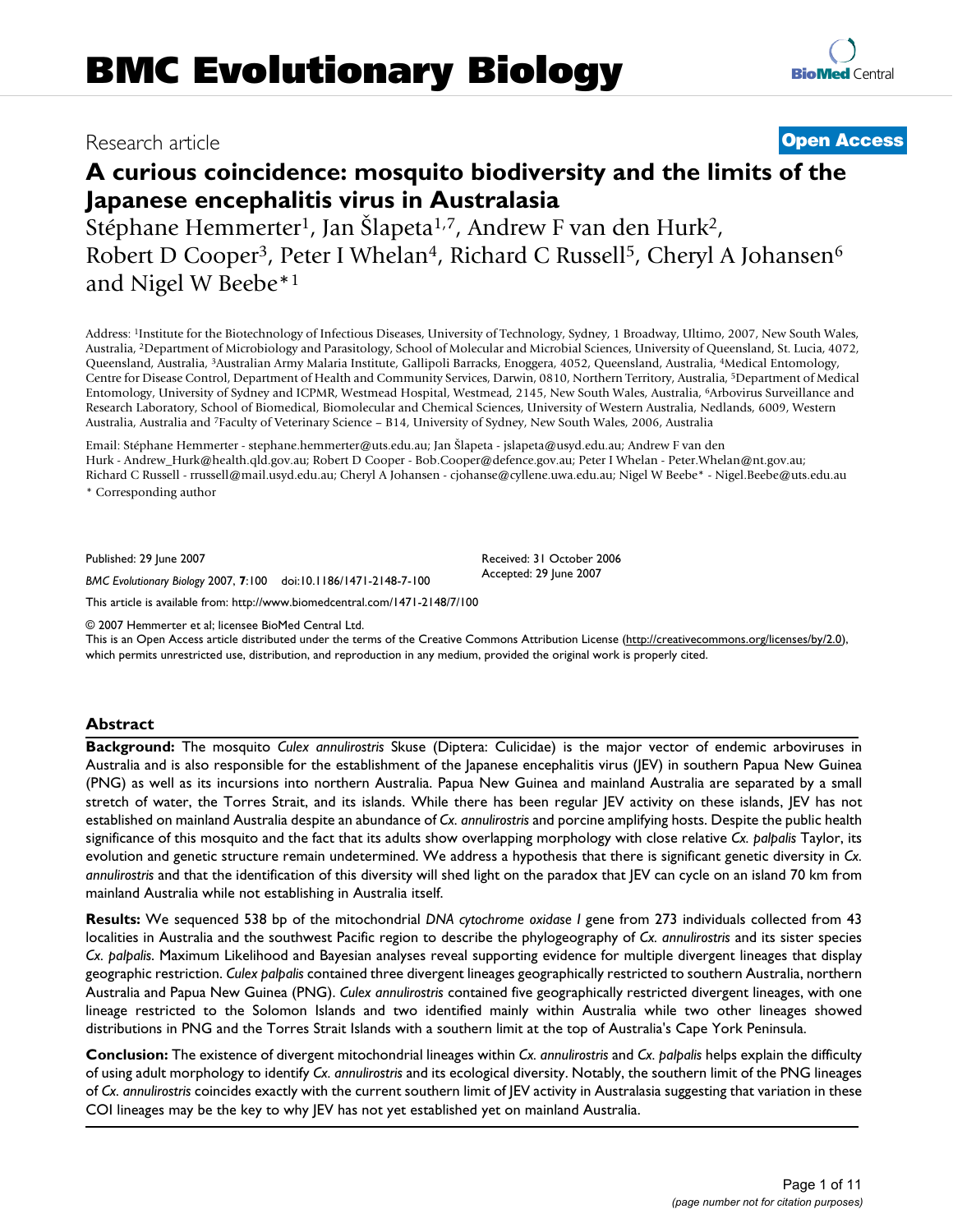# **Background**

Northern Australia has the ideal conditions for the establishment of the Japanese encephalitis virus (JEV), given its dual abundance of both *Culex annulirostris* Skuse – a vector identified as transmitting JEV in the region [1[,2\]](#page-9-0) – and the feral pig populations that act as principal amplifying hosts for the virus's transmission to humans [3]. Over the last decade JEV has become endemic in Papua New Guinea (PNG), and now cycles yearly on islands in the Torres Strait 70 km from mainland Australia (see Figure 1; [4]). It has appeared twice on Australia's Cape York since 1998, but in each case the virus did not establish [4,5].

Given these conditions, the failure of JEV to establish itself on the Australian continent over the past decade has perplexed researchers. Suggested explanations for this have included the presence of alternative blood-meal hosts and competition with antigenically related arboviruses for susceptible vertebrate hosts [5]. But another possibility is that unrecognized species or population variation of this vector throughout southern PNG and northern Australia itself may limit the establishment of JEV. Are there differences between the *Cx. annulirostris* populations that exist where JEV occurs in PNG and the Torres Strait, and in mainland Australia that work to contain rather than spread JEV throughout this region? As this first unravelling of the genetic diversity of this species and its closely related sister species suggests, population variation around the southern limit of JEV may in fact restrict the movement of an arbovirus.

Although mosquitoes are the vectors of pathogens that cause significant human disease, their genetic diversity remains poorly understood. In our region of Australasia (Australia and the southwest Pacific) the closely related mosquito species *Cx. annulirostris*, *Cx. palpalis* Taylor and the coastally restricted *Cx. sitiens* Wiedemann are abundant with distributions in Australia, Papua New Guinea (PNG) and the Solomon Islands [6]. The morphospecies *Cx. annulirostris* transmits exotic JEV and is also Australia's principal vector of endemic arboviruses that cause human disease, including Ross River virus, Barmah Forest virus, Murray Valley encephalitis virus and Kunjin virus (a subtype of West Nile Virus) [1,3,7-9]]. The potential establishment of JEV in northern Australia is of serious concern to public health officials in Australia [9], as this virus, which was restricted to Southeast Asia, is responsible for an estimated 30,000–50,000 cases there annually [10]. Yet despite regular JEV activity in the Torres Strait and seroconversions of sentinel animals in 1998 and 2002 on Australia's Cape York, there is no evidence that JEV has become enzootic on the Australian mainland [5].

Overlapping morphology exists between these *Culex* taxa and allozyme and PCR-based procedures, previously developed to separate these mosquitoes, have suggested the presence of cryptic species within these morphospecies [\[11](#page-10-0)[,12](#page-10-1)]. In this study we have sequenced the *cytochrome oxidase subunit I gene* (*COI*) to look at the genetic structure, evolution and distribution of *Cx. annulirostis, Cx. palpalis* and *Cx. sitiens* collected in Australasia. We evaluate this DNA barcoding marker in a phylogenetic framework to examine the genetic diversity of three *Culex* morphospecies, one of which is the most important arbovirus vector in Australasia.

We present sequence data generated from 273 mosquitoes that support the distinction of the three morphospecies, as well as the recognition of multiple divergent lineages. The phylogeographic pattern is most complex in *Cx. annulirostris* with two distinct paraphyletic lineages recognized within Australia – both independently related to the PNG lineages. This data provides phylogenetic support for a recent historical connection of mosquito populations in Australia and PNG that will facilitate more rational arbovirus competency experiments and better surveillance for these mosquitoes in the future. Importantly, the southern limit of the two PNG *Cx. annulirostris* lineages equates exactly to the current southern limit of JEV activity in the Australasian region.

#### **Results**

#### *Mosquito identification: morphology versus rDNA ITS1 and COI*

There was 10% incongruity between the ITS1 diagnostic results and the morphology of 218 field collected adults (see Additional file 1). For *Cx. annulirostris*, correct morphological identification occurred 95.6% of the time (8 individuals out of 180 were incorrectly identified as *Cx. palpalis*), 95.5% for *Cx. sitiens* (1 out of 22 individuals was incorrectly identified as *Cx. annulirostris*) and 62.5% for *Cx. palpalis* (14 of 40 were incorrectly identified as *Cx. annulirostris* and one as *Cx. sitiens*). These results confirm the difficulty distinguishing *Cx. palpalis* from *Cx. annulirostris* and highlight the fact that *Cx. palpalis* is probably underrepresented in studies that use morphology only for species discrimination.

Of 182 different *COI* haplotypes found in 273 field-collected mosquitoes – comprising 28 *Cx. sitiens*, 208 *Cx. annulirostris* and 37 *Cx. palpalis* – there was 100% agreement between the ITS1 diagnostic and the *COI* sequence grouping of *Culex* spp. The final sequence alignment (see Additional file 3) was 538 nucleotides of which 77% (414 nt) were constant, 19% (100 nt) were parsimony informative and the remaining 4% (24 nt) represented unique singletons. The majority (89%) of the parsimony informative sites were detected at the 3rd codon position, compared with 11% at the 1st codon position and none in the 2nd position. A pronounced AT-bias was observed at the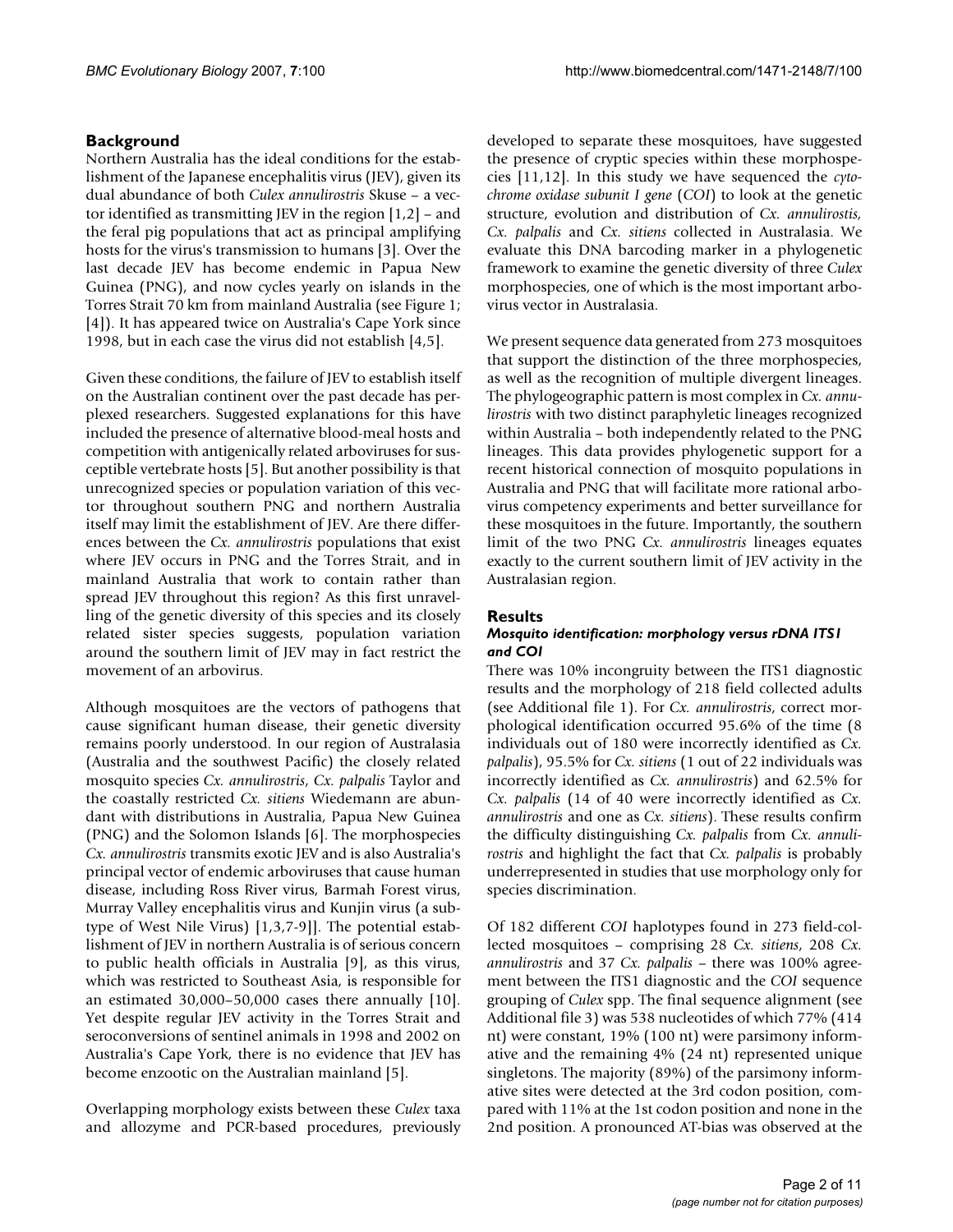

# (A) Map of collection sites in Australa **Figure 1** sia with proportional distribution of *Cx. annulirostris COI* lineages

(A) **Map of collection sites in Australasia with proportional distribution of** *Cx. annulirostris COI* **lineages**. Collection sites are indicated 1–30 (for locality details see Table 1, Supplementary see Additional file 1 and 2). Pie chart graphs indicate the distributional frequency of *Cx. annulirostris* haplotypes representing the five identified mtDNA *COI* lineages. The size of the pie charts' segments is proportional to the number of mosquitoes identified as *Cx. annulirostris*, which is also indicated in brackets. Haplotype a51 from the laboratory colony at AMI in Queensland, Australia, is not included. (B) **Summarized Bayesian phylogenetic tree**. Phylogenetic tree of *Cx. annulirostris* showing 134 *COI* haplotypes compressed into the 5 different lineages of *Cx. annulirostris*. Branch support is Bayesian posterior probability/ML bootstraps (expanded in Figure 2). Haplotypes belonging to *Cx. sitiens* were used as an outgroup.

3rd codon position and when the three codons were examined separately, differences in nucleotide compositions were observed. For example, at the first codon position, guanine was represented 30.6% of the time, compared to 15.7% in the second codon position and 2.4% in the third codon position, suggesting that significant differences in the model of sequence evolution between three codon positions are required. To counterbalance the effect of discrepancy between codon position and nucleotide diversity, a GTR model (which allows for the variation of base frequencies and unique probability for each of the six possible substitution classes) was selected in agreement with ModelTest 3.6 [13] for the Maximum Likelihood analyses. The complex model of substitution including gamma distribution and invariant sites (GTR+Γ+I) was selected for the full alignment by the hierarchical likelihood ratio test (LRT) as well as the Akaike information criterion (AIC). Moreover, the dataset for the Bayesian analysis was separated into partitions corresponding to first, second and third codon positions, thus allowing application of independent parameters for these partitions in order to better fit the model to the dataset.

The translation of the nucleotide sequence into an amino acid sequence, using the invertebrate genetic code, showed identical amino acid sequences for all considered haplotypes in the three species, except for a single amino acid valine substituted to leucine in haplotype a126 (DQ673707) of *Cx. annulirostris* collected in PNG. Both valine and leucine are similar in their chemical properties, being non-charged and hydrophobic. This mutation has been verified using three independent PCR amplifications and direct bidirectional sequencing.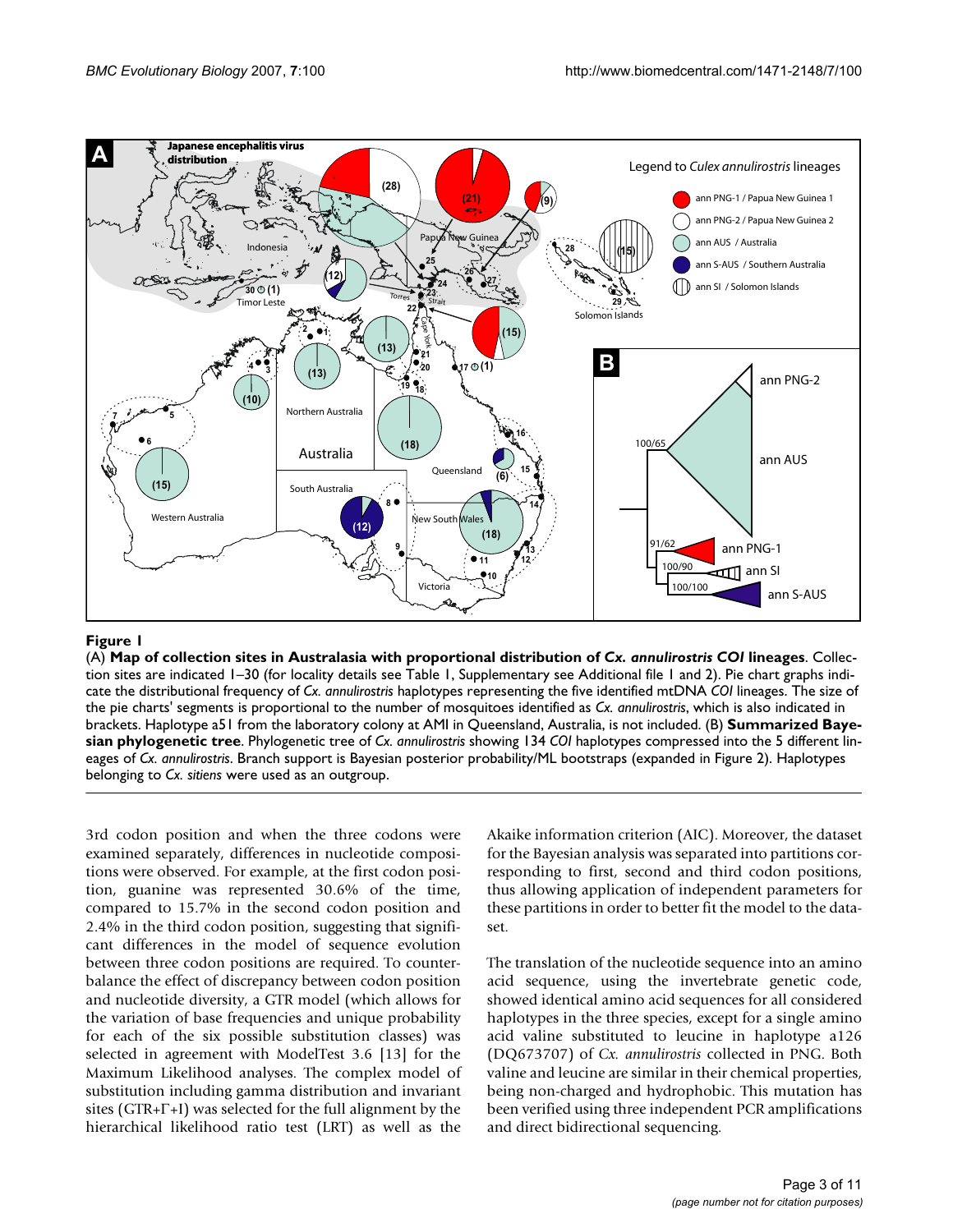Both the Maximum Likelihood and Bayesian methods show that the *COI* was able to discriminate the three taxa and confirmed all ITS1 identifications as well as several divergent lineages within *Cx. annulirostris* and *Cx. palpalis* (Figure 2 and see Additional file 1). Both phylogenetic methods produced the same tree with Maximum Likelihood showing lower branch support.

*Culex sitiens* was the most divergent taxon, showing little geographic structure; the same haplotypes (s9, s8) occurred on both the east and west coasts of Australia. The haplotypes (s11–s14) from PNG do form a clade within the Australian grouping (s1–10, s15), but as only 26 individuals were assessed little can be interpreted from this.

Both phylogenetic methods support the division of *Cx. palpalis* into three divergent lineages (pal-N-AUS, pal-S-AUS and pal-PNG) that show no geographic overlap (see Additional file 2). The pal-PNG lineage was restricted to PNG and the Torres Strait; the pal-N-AUS lineage was restricted to northern Australia; and the pal-S-AUS was found only in southern Australia.

*Culex annulirostris* comprised four distinct lineages (ann-PNG1, ann-SI, ann-S-AUS and ann-AUS) with a fifth sublineage identified within the ann-AUS lineage (ann-PNG2) in Figures 1 and 2 due partly to the restricted distribution of this clade, which is the same as ann-PNG1. These lineages showed clear geographic structure (Figure 1). The ann-AUS lineage exists throughout Australia and southern PNG while the ann-S-AUS lineage appears to be more abundant in southern Australia making up 92% (11/12 mosquitoes) of collections in South Australia (sites 8 and 9) and also appearing sporadically along the east coast of Australia (single individuals identified at sites 15, 16 and 23). The PNG lineages ann-PNG1 and ann-PNG2 accounted for 76% of *Cx. annulirostris* in PNG (44/ 58 mosquitoes) with the Torres Strait and the top of Queensland's Cape York Peninsula representing their southern limit (sites 23 and 22). A fifth lineage ann-SI occurred only in the Solomon Islands (sites 28 and 29).

Haplotype diversity was very high in all lineages with most lineages showing values above 0.85 (Table 1). Apart from the major lineages described above and the sublineage ann-PNG2, no phylogeographic structure was found among the remaining haplotypes.

# *Genetic relationships within and between identified COI lineages*

To evaluate the effectiveness of the barcoding methodology for identifying species biodiversity, we assessed the inter- and intraspecies divergence before and after the split of *Cx. annulirostis* and *Cx. palpalis* into their eight different lineages. For each population (species or lineages) we

compared their minimum distance to a congener with the maximum divergence within each population (Figure 3). A threshold value of 3% was used to separate the graph into four quadrants representing the different categories of species [14,15]. The top right quadrant represents a high intra- and interspecific diversity suggesting that cryptic species are present, and the top left quadrant indicates high interspecific and low intraspecific diversity suggesting no cryptic species. The morphospecies *Cx. annulirostris* and *Cx. palpalis* appear in the top right quadrant (Figure 3A), indicating high levels of genetic diversity within and between species and suggesting these as candidates for a taxonomic split [15]. The presence of *Cx. sitiens* in the top left quadrant of Figure 3A indicates that it did not display sufficient within-species variation to generate doubt as to whether it was a single biological entity. When the five lineages of *Cx. annulirostris* and the three lineages of *Cx. palpalis*, identified through phylogenetic inference, were reanalyzed, all eight lineages appeared in the bottom left quadrant (Figure 3B), suggesting recently diverged populations and/or newly emerged species [15].

# *Alternative tree topologies*

Maximum Likelihood methods were used to further characterize the phylogenetic relationship by testing alternative (constrained) trees. We used three haplotype subsets and inferred constrained trees using the AU-test and the SH-test [16] to test if the constrained trees were significantly better than our best unconstrained tree (Figure 4 and Table 2). First we constructed and bootstrapped an unconstrained tree using two alternative heuristic searching algorithms; this found trees showing identical topology with marginal differences in branch support (Figure 4). The relationship of the three *Cx. palpalis* lineages was not fully resolved in the unconstrained tree and so we tested whether an alternative branching of these three lineages of *Cx. palpalis* would be rejected if compared to the unconstrained topology supporting the following: [(pal-S-AUS, pal-PNG), pal-N-AUS]. The AU-test and SH-test could not reject the alternative topologies (Table 2, Nos. I and II), indicating a trichotomy of the three lineages due to the lack of a robust phylogenetic signal.

Next we tested if we could reject the monophyly of the Australian lineages of *Cx. annulirostris* ann-AUS and ann-S-AUS as these two lineages appeared to be polyphyletic on the unconstrained tree (Figure 4). The AU-test and SHtest rejected this constraint in subset 1 and 2 (Table 2, Nos. III), and thus supported the separate evolutionary origin of the two Australian *Cx. annulirostris* lineages. In subset 3, this topology was not rejected although the *P*values for both tests were low. Similarly, the monophyly of the *Cx. annulirostris* lineage ann-PNG2 with ann-PNG1 in PNG was rejected by both tests in all three subsets (Table 2, Nos. IV).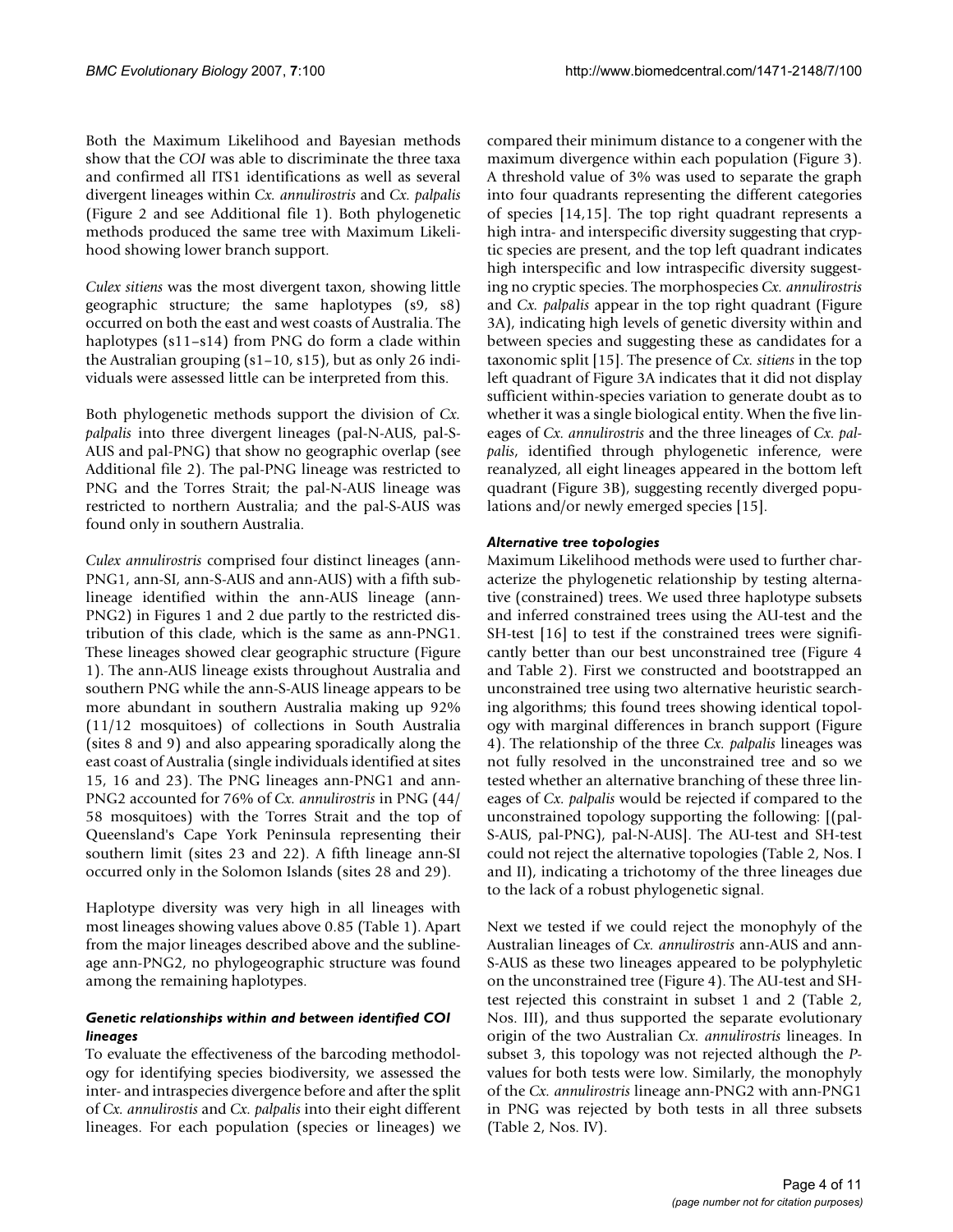

#### **Figure 2**

**Phylogenetic tree of** *Culex* **spp. based on** *COI* **gene sequence**. (A) Summarized Bayesian phylogenetic tree with 182 total *COI* haplotypes. *Culex sitiens* were used as an outgroup. (B) Expanded subtree of 15 haplotypes from 28 *Cx. sitiens*. (C) Expanded subtree of 33 haplotypes from 37 *Cx. palpalis* individuals. (D, E) Expanded subtree of 134 haplotypes from 208 *Cx. annulirostris* individuals. Bayesian tree was reconstructed based on nucleotide sequence alignment of 538 aligned coding positions using MrBayes 3.1.2 with a mixed nucleotide model. Bayesian posterior probabilities/ML bootstrap support values calculated with PhyML 2.4.4 (500 replicates) are shown (>50/50%). For details about phylogenetic reconstruction see Materials and Methods.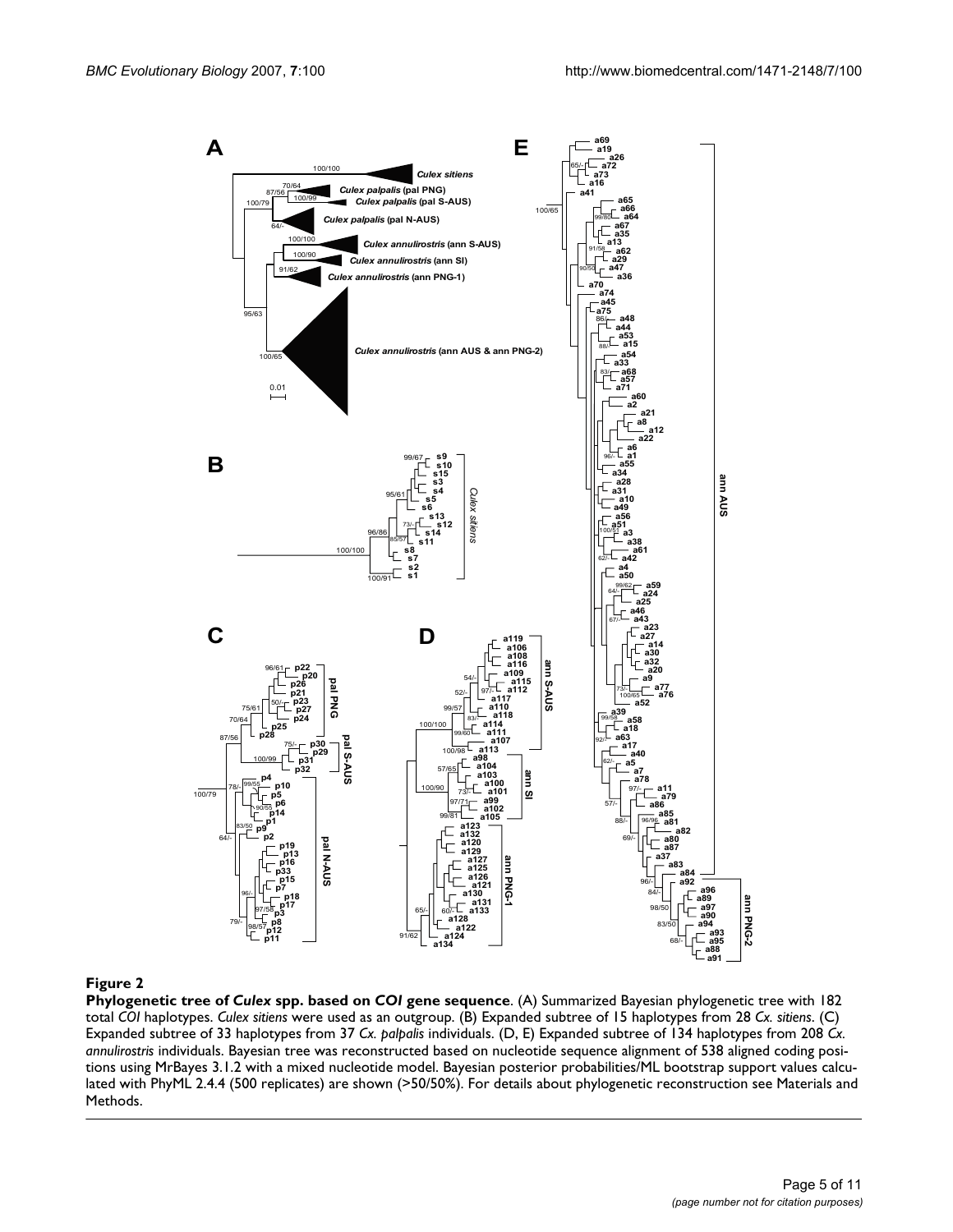| Mosquito species "mtDNA lineage" | N   | No. haplotypes | <b>Nucleotide diversity (SD)</b> | Haplotype diversity (SD) |  |
|----------------------------------|-----|----------------|----------------------------------|--------------------------|--|
| Culex annulirostris "ann AUS"    | 122 | 73             | 0.0080(0.0005)                   | 0.954(0.014)             |  |
| Culex annulirostris "ann PNG-1"  | 37  | 15             | 0.0022(0.0003)                   | 0.787(0.061)             |  |
| Culex annulirostris "ann PNG-2"  | 19  | 10             | 0.0025(0.0004)                   | 0.854(0.061)             |  |
| Culex annulirostris "ann S-AUS"  | 15  | 4              | 0.0068(0.0012)                   | 0.990(0.028)             |  |
| Culex annulirostris "ann SI"     | 15  | 8              | 0.0068(0.0008)                   | 0.848(0.071)             |  |
| Culex palpalis "pal N-AUS"       | 23  | 17             | 0.0072(0.0008)                   | 0.960(0.027)             |  |
| Culex palpalis "pal S-AUS"       | 4   | 4              | 0.0056(0.0012)                   | 1.000(0.177)             |  |
| Culex palpalis "pal PNG"         | 10  | 9              | 0.0065(0.0008)                   | 0.978(0.054)             |  |
| Culex sitiens                    | 28  | 13             | 0.0077(0.0015)                   | 0.881(0.041)             |  |

**Table 1: Molecular diversity of haplotypes (nucleotides and haplotypes diversity)**

 $SD - standard$  deviations;  $N -$  sample size, number of mosquitoes.

The *Cx. annulirostris* lineage ann-SI from the Solomon Islands proved problematic as its placement on the phylogenetic tree was ambiguous (Figure 4). Neither the AUtest nor the SH-test could reject the alternative placing of ann-SI: (i) as a sister to the rest of *Cx. annulirostris* with *Cx. palpalis* (Table 2, Nos. V); (ii) as a sister to the rest of *Cx. palpalis* only (Table 2, Nos. VI); or (iii) as a sister to the rest of *Cx. annulirostris* only (Table 2, Nos. VII). Hence, the evolutionary origin for the ann-SI lineage is unresolved.

# **Discussion**

*Culex annulirostris* and *Cx. palpalis* have overlapping morphology and are made up of several distinct *COI* lineages whose major groupings are congruent with the ITS1 diagnostic developed to separate these cryptic species [\[12](#page-10-1)]. *Culex sitiens* was most divergent and showed little genetic or geographic structure throughout our collection sites in Australia, PNG and Timor Leste. Its use of salt and brackish water larval habitats has allowed for the rapid exploitation of uniform coastal habitats throughout an extensive distribution that spans from Asia to Australia [6,17].

*Culex palpalis* comprises three geographically structured *COI* lineages. The branch to the pal-S-AUS lineage from southern Australia (site 10) is well supported. The pal-PNG and pal-N-AUS lineages are supported biologically in that they appear restricted to southwest PNG and the Torres Strait (pal-PNG, sites 23, 24 and 25) and to northern Australia (pal-N-AUS, sites 1, 2, 18, 20 and 22). The larval habitats of this mosquito are fresh-water sites with relatively low levels of organic matter [6].

The four major lineages of *Cx. annulirostris* indicate extended allopatric isolation, while the sublineage ann-PNG2 is a more recent event. The ann-SI lineage includes specimens from the north and south Solomon Islands and probably represents a separate Pacific island species. The ann-S-AUS lineage is more common throughout southern Australia and is found in much lower relative numbers along eastern Australia and in Torres Strait; no ann-S-AUS individuals were identified from the Northern

Territory or Western Australia. The Australian lineage (ann-AUS) is the largest and most widespread, found throughout Australia and extending well into PNG with one haplotype found in Timor Leste (site 30). There is increasing evidence that ann-AUS may not have the intrinsic or extrinsic ability to be an effective JEV vector. Bloodmeal studies from *Cx. annulirostris* mosquitoes collected in northern Queensland and Cape York, that would represent ann-AUS, indicate a feeding preference for marsupials, thus diverting host-seeking mosquitoes away from pigs and decreasing this lineage's efficiency as JEV vector [18]. Additionally, JEV vector competency studies suggest that ann-AUS may be a relatively inefficient laboratory vector for the JEV genotype I strain which has been present in the Torres Strait and northern Queensland since 2000 (A. F. van den Hurk, unpublished data). The ann-PNG1 and ann-PNG2 lineages exist in PNG and the Torres Strait, and though the monophyly of these two lineages is rejected, they both show a southern limit at the top of Australia's Cape York Peninsula (site 22), which correlates exactly with the current southern limit of JEV activity [5].

In light of this *COI* diversity it is not surprising that *Cx. annulirostris* is found in a wide variety of larval habitats including fresh and slightly brackish water, and in habitats with relatively high levels of organic matter as well as transient habitats [6,19,20]. If these divergent lineages represent separate biological species, it is unlikely that morphology will distinguish these taxa and another DNAbased diagnostic tool will be required to study these mosquitoes.

#### *Mosquito phylogeography in Australasia*

The geological events of the Miocene, Pliocene and Pleistocene are believed to be responsible for considerable speciation events in this region [21,22]. There were probably two dispersal opportunities for culicid fauna to move east into the Australian region. The first was during the early Pliocene (5-3.4 mya) when the Indo-Malayan Archipelago was in place and an easterly spread of Oriental fauna was possible. The second was during the Pleistocene glaciation periods (1.6-0.01 mya), when vast areas of the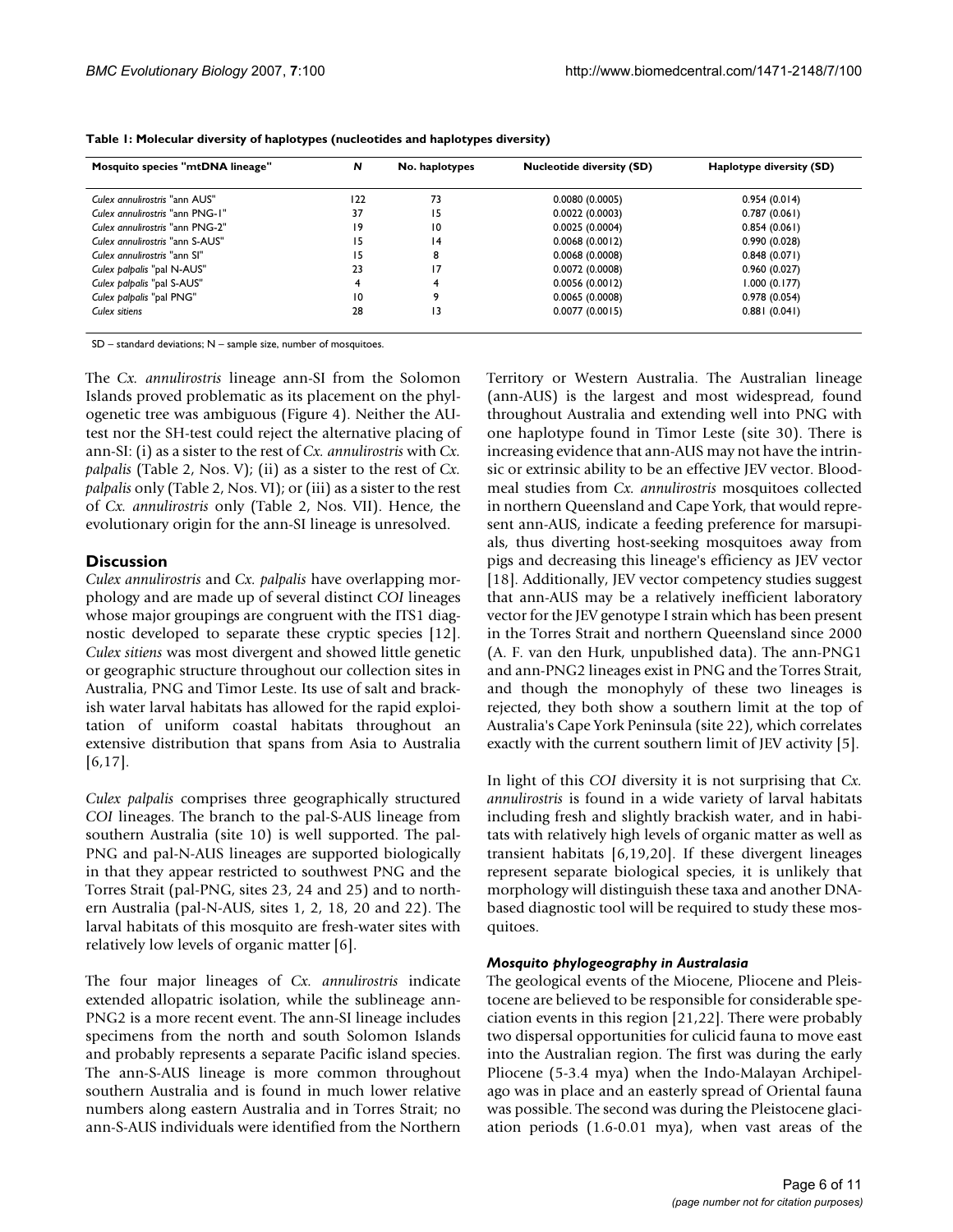

#### **Figure 3**

**Intraspecific vs. interspecific distance of** *COI*  **sequence from** *Cx. annulirostris***,***Cx. palpalis* **and** *Cx. sitiens*. (A) Morphological taxa maximum intraspecific distance was compared to the minimum interspecific congeneric difference (Kimura 2 distance). (B) The morphological taxa were divided into several proposed lineages and their maximum intra-lineage distance was compared to the minimum inter-lineage difference. For both graphs the 3% threshold is highlighted, dividing the graph into four quadrants that represent different categories of "species" [15]: top left – species concordant with current taxonomy; top right – probable composite species, *i.e*. candidates for taxonomic split; bottom left – species that have undergone recent divergence, hybridization, or synonymy; bottom right – probable specimen misidentification.



Maximum Likelihood - PhyML / PAUP\*

|   | Subset 1   | Subset 2     | Subset 3  |
|---|------------|--------------|-----------|
| A | 60/52      | 70/51        | 72/54     |
| в | 87/75      | 90/71        | 80/68     |
| C | 44 / 45    | 46 / $<$ 5   | 53 / 58   |
| D | 95/88      | 92/82        | 88 / 85   |
| Е | 48/45      | 52/51        | 45/51     |
| F | 58 / 56    | 62/51        | 85/76     |
| G | $n.a.*/40$ | $n.a.*$ / <5 | 100 / 96  |
| н | 98/91      | 99 / 96      | 99 / 95   |
| п | 98/87      | 89 / 80      | 90 / 85   |
| J | 100 / 100  | 99 / 95      | 100 / 99  |
| Κ | 100 / 98   | 95 / 93      | 100/98    |
| L | 100 / 100  | 99 / 99      | 100 / 100 |
| М | 91/57      | 84 / 65      | 98 / 85   |
| N | 94/80      | 67/63        | 94 / 88   |

\* - "ann AUS" are paraphyletic, *n.a.* - not available

# **Figure 4**

**Phylogenetic relationship of** *COI* **lineages**. (A) Cladogram representing lineage classification of *Cx. annulirostris* and *Cx. palpalis*. Lineage names are indicated on the right of the tree. The tree was rooted using *Cx. sitiens* and the outgroup is not shown. Maximum Likelihood bootstrap values for individual alphabetically labelled branches are summarized in Table B. (B) Three different dataset selections of 18 haplotypes from the original alignment of 182 haplotypes were used to calculate the bootstrap support; for details see Materials and Methods. Values were calculated using Maximum Likelihood in PhyML 2.4.4 (500 replicates) and PAUP\* 4b10 (100 replicates); for details see Materials and Methods. Branches not supported by the analysis and dataset are indicated as \* in the table and indicate paraphyly of the selected *Cx. annulirostris* ann-AUS sequences; *n.a*. indicates value not available.

Sunda shelf (joining the Malaysian and Indonesian archi-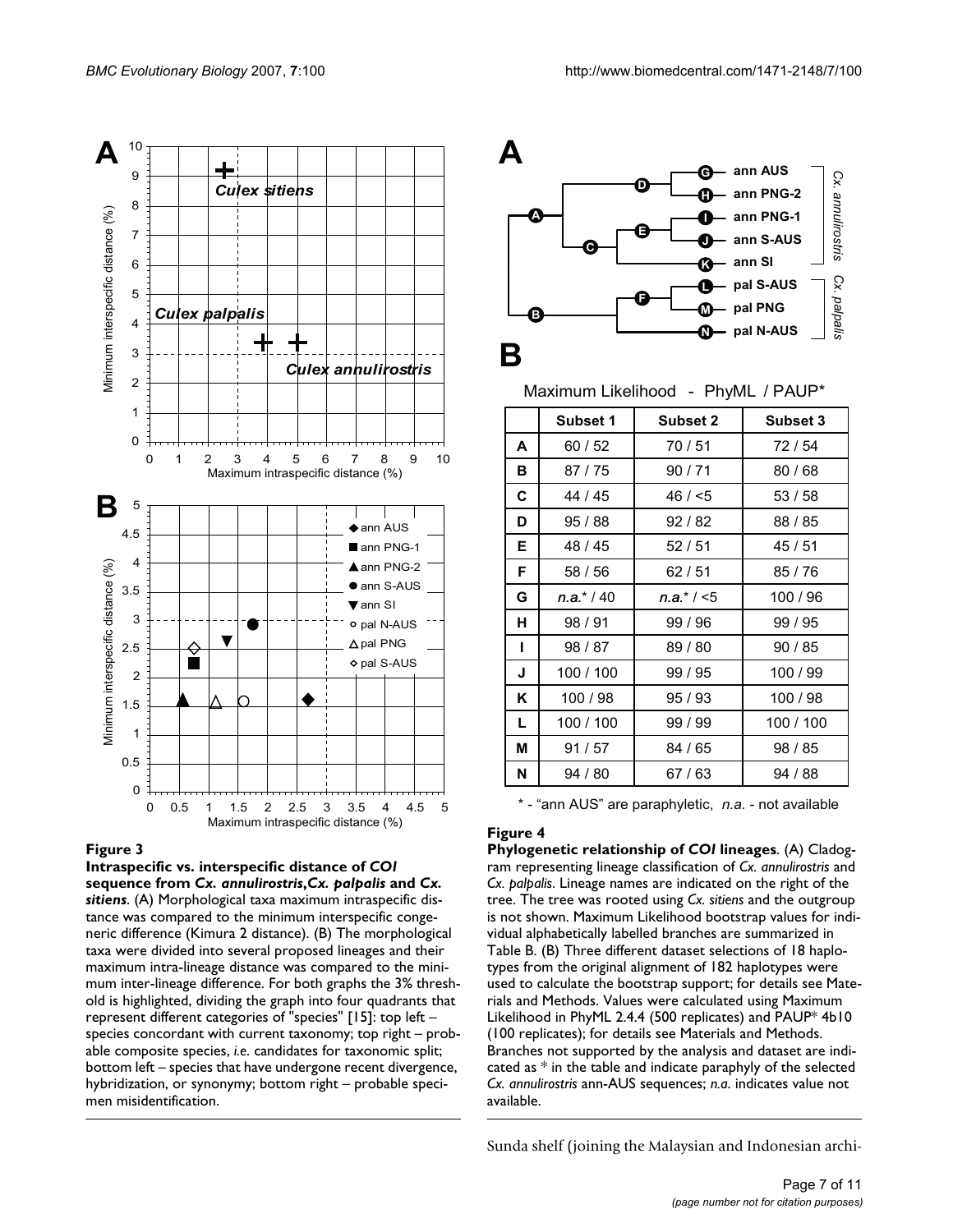| Tree constraint             |      |                 | Subset I |          |                 | Subset 2 |          |        | Subset 3 |         |  |
|-----------------------------|------|-----------------|----------|----------|-----------------|----------|----------|--------|----------|---------|--|
|                             | No.  | Obs.            | AU-test  | SH-test  | Obs.            | AU-test  | SH-test  | Obs.   | AU-test  | SH-test |  |
| Unconstrained               | best | $-0.7$          | 0.805    | 0.958    | $-1.4$          | 0.887    | 0.974    | $-1.3$ | 0.950    | 0.969   |  |
| (pal N-AUS, pal S-AUS)      |      | 2.2             | 0.145    | 0.721    | 1.7             | 0.199    | 0.646    | 2.2    | 0.329    | 0.682   |  |
| (pal N-AUS, pal PNG)        | Ш    | $\mathsf{I}$ .4 | 0.440    | 0.723    | $\mathsf{I}$ .4 | 0.411    | 0.668    | 2.2    | 0.331    | 0.682   |  |
| (ann S-AUS, ann AUS)        | Ш    | 4.1             | $0.013*$ | $0.043*$ | 13. I           | $0.003*$ | $0.035*$ | 10.7   | 0.074    | 0.103   |  |
| (ann PNG-1, ann PNG-2)      | IV   | 17.9            | $0.003*$ | $0.027*$ | 14.7            | $0.002*$ | $0.029*$ | 11.9   | $0.030*$ | 0.064   |  |
| $[(pal†, annth)$ ann SI]    | v    | 0.7             | 0.526    | 0.831    | 2.1             | 0.220    | 0.668    | 1.3    | 0.131    | 0.758   |  |
| (pal <sup>†</sup> , ann SI) | VI   | 3.2             | 0.104    | 0.547    | 2.2             | 0.210    | 0.595    | 2.2    | 0.330    | 0.593   |  |
| [ann SI,(ann*)]             | VII  | 2.4             | 0.224    | 0.637    | 1.5             | 0.317    | 0.717    | 1.4    | 0.269    | 0.696   |  |

**Table 2: Confidence of phylogenetic tree selection using the Approximately Unbiased and Shimodaira-Hasegawa tests**

Approximately Unbiased (AU) and Shimodaira-Hasegawa (SH) tests performed using CONSEL 0.1h. Obs. – test statistics; \* *P*-value < 0.05, suggests that the constraints are significantly different – rejected; pal† – pal PNG, pal N-AUS, pal S-AUS; ann¶ – ann S-AUS, ann PNG-1, ann PNG-2, ann AUS. Abbreviations: ann – *Culex annulirostris*, pal – *Culex palpalis*; for lineage description refer to Figure 2 and 4.

pelagos) and Sahul shelf (joining Australia and New Guinea) were exposed, facilitating the movement of fauna down the Indo-Malayan Archipelago [23]. Present coastlines of New Guinea and northern Australia were formed approximately 15,000-8,000 years ago and the land bridge between Australia, the Torres Strait and New Guinea was last flooded 8,000-6,000 years ago [23,24].

We suggest two different biogeographic histories for these *Culex* taxa. *Culex annulirostris* and *Cx. palpalis* have distributions limited mostly to Australasia, with genetic and geographic structure suggestive of an extended evolutionary history in this region allowing the evolution of multiple divergent lineages. Thus *Cx. annulirostris*, *Cx. palpalis* or an ancestor thereof appeared during the early Pliocene (5- 3.4 mya), which would have permitted the necessary evolutionary time for geographic expansion and the development of divergent lineages. Since *Cx. sitiens* displays little genetic or geographic structure in Australia and has a distribution spanning Australasia and Southeast Asia to as far north as India [17], we suggest a more recent expansion into Australasia, probably during one of the more recent Pleistocene glaciations (1.6-0.01 mya).

#### *Barcoding closely related Culex taxa*

The mtDNA *COI* sequence has been assessed as a marker for evaluating mosquito diversity and has proved useful in DNA barcoding studies of mosquitoes across several genera and species identified through conventional morphological taxonomy [25,26]. In insect molecular systematics, other markers have been used with success: *18S* rDNA, *28S* rDNA, *NADH dehydrogenase subunit 5* and *cytochrome oxidase II* [27,28]. Here we have used the *COI* marker on closely related *Culex* mosquito taxa that were genetically identified to species using the ITS1 [\[12\]](#page-10-1). We employed a Maximum Likelihood framework for hypothesis testing [16] that provided insights into the evolutionary history of these three taxa. As both ITS1 markers and *COI* concurred with the latter, revealing several more divergent lineages within these taxa, we advocate that *COI* is a reasonable starting point for molecular identification of potential cryptic mosquito species of the genus *Culex*.

#### **Conclusion**

The different geographic distributions of these distinct lineages suggest biological variety and thus it is reasonable to assume that many of these lineages will have different abilities to transmit endemic and exotic arboviruses. The coincidental southern limit of ann-PNG1, ann-PNG2 and JEV activity presents a plausible hypothesis as to why JEV has not established on the Australian mainland, despite the apparent abundance of local *Cx. annulirostris* vectors and feral pig amplifying hosts [3]. As stressed above, the endemic ann-AUS lineage may not be an effective JEV vector due to its local marsupial feeding preferences and relative inefficiency in transmitting the JEV genotype I strain and thus may provide northern Australia with a natural buffer zone [18]. If either ann-PNG1 or ann-PNG2 is responsible for this JEV activity it is important to determine their species status and monitor their distributions to determine if they are moving south into Australia. If these lineages are not separate species then there is the possibility for gene flow from the PNG lineages to the ann-AUS lineage on the Australian mainland, and this may enhance the JEV potential of local ann-AUS populations. Analysis of the vector competency of individual lineages is now required to characterize their intrinsic ability to transmit JEV, while nuclear DNA studies on sympatric populations would establish if natural mating barriers exist.

The question must now be asked as to whether ann-PNG1 and ann-PNG2 are exotic taxa naturally expanding their range from southwest PNG into Australia – or are we observing the effects of climate change, such as have been suggested for the spread of the bluetounge arbovirus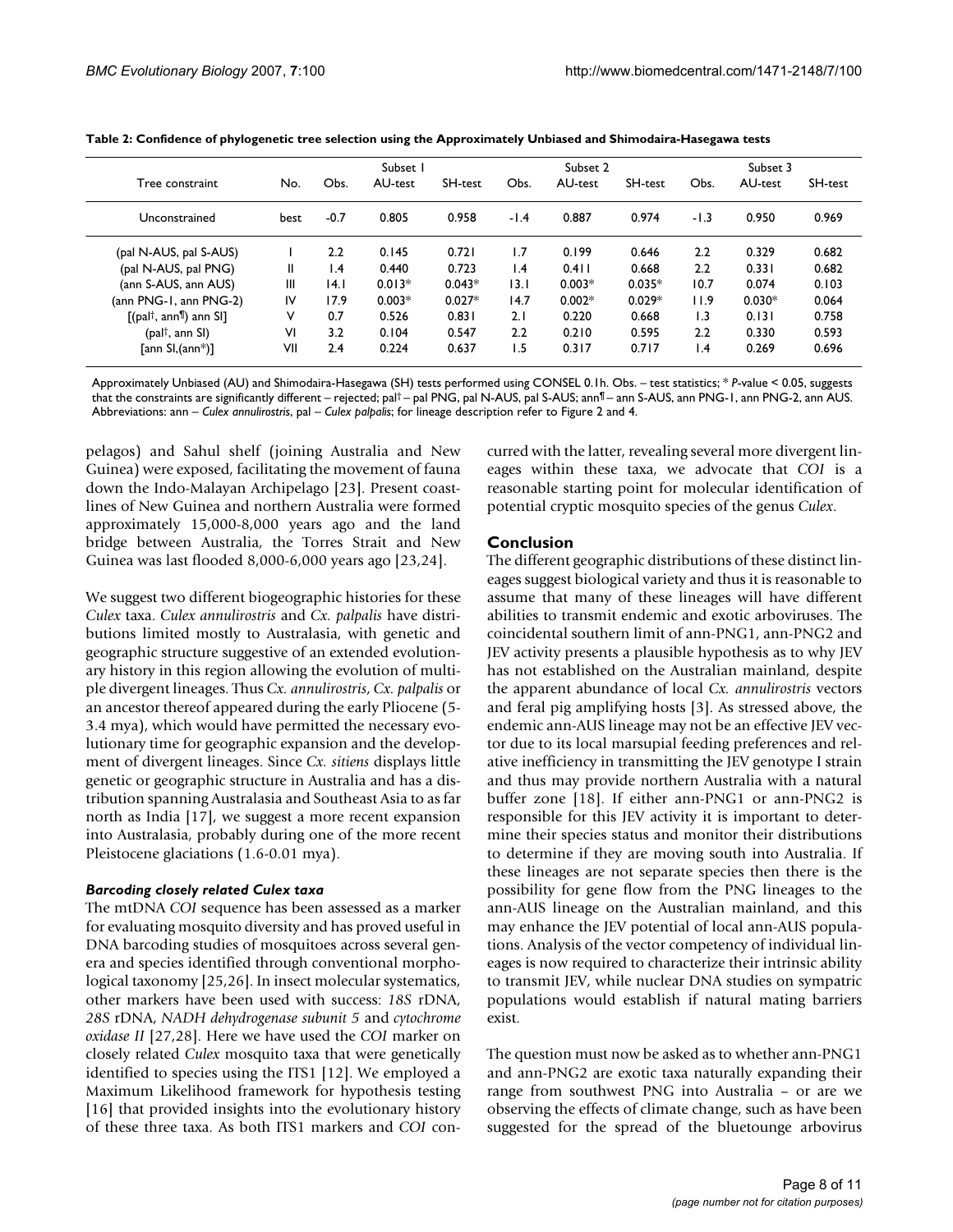through Europe alongside the northward movement of its *Culicoides* vectors [29]. In Australia, rapid shifts of latitude clines in *Drosophila* over the last 20 years have provided evidence for biological changes through regional warming in Queensland [30], and this may also facilitate the expansion of independently mobile fauna from New Guinea.

# **Methods**

# *Specimen collection and identification*

Mosquitoes were collected from 43 sites representing 30 map locations in Australia, PNG, Timor Leste and the Solomon Islands (Bougainville and Guadalcanal) (see Figure 1, see Additional file 1 and 2). Adult mosquitoes were collected using  $CO<sub>2</sub>$ -baited encephalitis virus surveillance (EVS) traps with and without 1-octen-3-ol (octenol). Specimens were morphologically identified using the keys of Lee et al. [6] and Marks [31]. Mosquitoes were stored in liquid nitrogen, dry ice, on silica gel, or in 70% ethanol prior to total DNA extraction. Colony *Cx. annulirostris* from the Army Malaria Institute (Brisbane, Queensland, Australia) were used as reference material. Total DNA was extracted from mosquitoes using a salt extraction and ethanol precipitation procedure [[12\]](#page-10-1). Due to problems with adult morphology, all material was genetically identified to species by an ITS1 PCR-RFLP procedure previously developed to discriminate between *Cx. annulirostris, Cx. palpalis* and *Cx. sitiens* [[12\]](#page-10-1).

# *Genetic analysis COI amplification*

A 538 bp 5' fragment of the *COI* gene was PCR amplified and sequenced using the same primer pair for amplification and sequencing; F-COI50 (5'-GTA GTT TAG TAG AAA ATG GAG C-3') and R-COI650 (5'-TAG CAG AAG TAA AAT AAG CTC G-3'). Reactions of 25 μl contained 2.5 mM MgCl<sub>2</sub>, 200 pM for each dNTP, 0.6 unit *Taq* (Fisher Biotech, WA, Australia), and approximately 1–10 ng of genomic DNA template  $(\sim 1 \mu l)$ . The cycling was as follows; denaturing at 94°C for 3 min followed by 35 cycles of 94°C for 1 min, 48°C for 1 min, 72°C for 1 min, and a final elongation for 3 min at 72°C. The correctly sized PCR product was verified on agarose gel and the remainder purified using a QIAquick PCR purification kit (Qiagen). Individual PCR products were directly sequenced in both directions at the Australian Genome Research Facility (University of Queensland, Brisbane, Australia). Haplotype a126 was PCR amplified and sequenced three times to confirm its unique amino acid substitution. Sequences have been deposited in GenBank [GenBank: [DQ673677](http://www.ncbi.nih.gov/entrez/query.fcgi?db=Nucleotide&cmd=search&term=DQ673677)–[DQ673858](http://www.ncbi.nih.gov/entrez/query.fcgi?db=Nucleotide&cmd=search&term=DQ673858)].

# *COI sequence analysis*

Individual sequences were assembled with Sequencer 4.2.2 (GeneCodes, MI, USA). Nucleotide and haplotype diversity within the lineages identified was calculated using DNASP 4.10 [32]. Identical haplotypes were pooled

and only unique haplotypes were used for further analysis. Composition of the nucleotide sequences was analyzed using MEGA 3.1 [33]. Sequence divergences were calculated using the Kimura 2 parameter distance model using MEGA 3.1 [33]. The maximum of intra-population distance and the minimum of inter-population distance were calculated using MEGA 3.1. We applied a 3% threshold to represent different categories of "species" [14].

A multiple sequence alignment was constructed comprising 182 unique haplotypes from 208 *Cx. annulirostris*, 37 *Cx. palpalis* and 28 *Cx. sitiens* (see Additional file 3). Haplotypes of *Cx. sitiens* served as an outgroup. The alignment consisted of 538 nt coding for 179 amino acids using the invertebrate mitochondrial code (Supplementary Alignment A1). The nucleotide sequence alignment was analyzed using Maximum Likelihood with the GTR+Γ+I model using PhyML 2.4.4 [34]. The robustness of the Maximum Likelihood tree was evaluated by the bootstrapping method with 500 replicates using PhyML. For the nucleotide model selection we employed a hierarchical likelihood ratio test (LRT) as well as the Akaike information criterion (AIC) implemented in ModelTest 3.6 [13] in cooperation with PAUP<sup>\*</sup> 4b10 [35].

In addition, the dataset was analysed by Bayesian phylogenetic analysis using MrBayes 3.1.2 [36]. We took advantage of MrBayes' ability to relax the parameters of the nucleotide model over subsets of the alignment, in order to better model the nucleotide evolution – particularly at different nucleotide coding positions [36]. A covarion model was used to better model the between-lineage variability [37].

Initially the alignment was divided into partitions based on coding position. Then we unlinked the parameters (shape, revmat, statefreq) between these partitions and applied a 4× 4 nucleotide model. Finally, for the 1st and 2nd codon positions we used the model with only one substitution category with all rates equal (F81 model), and for the 3rd codon position we used the model with 6 categories with a gamma shape parameter plus invariants including the covarion parameter (GTR+Γ+I+cov model). Metropolis-coupled Markov chain Monte Carlo analyses were run with one cold and three heated chains (temperature set to default 0.2) for 5,000,000 generations and sampled every 200 generations. This process was performed three times from a random starting tree and ran well beyond convergence. Trees before convergence were discarded for the reconstruction of the consensus Bayesian tree with posterior probabilities.

#### *Alternative tree topology testing using haplotype subsets*

To further address the phylogenetic relationship within the obtained haplotypes, we restricted the alignment into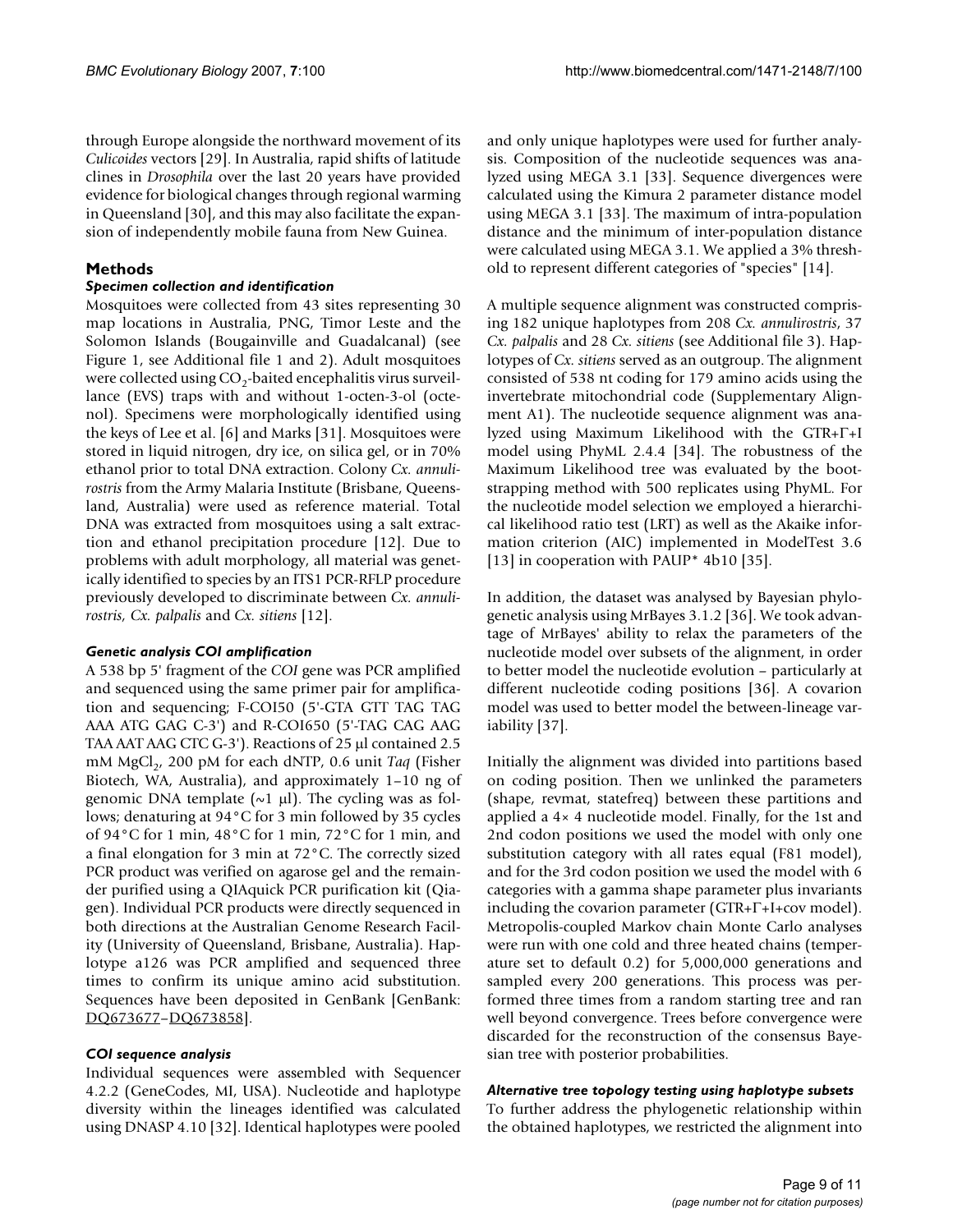three subsets, each comprising 18 haplotypes (10 haplotypes from *Cx. annulirostris*, 6 from *Cx. palpalis* and 2 from *Cx. sitiens* which served as an outgroup). Given that Maximum Likelihood calculations with all haplotypes were prohibitively time-consuming, these subsets served as surrogate abstractions of the full dataset. For each lineage unit we selected two haplotypes based on the following approach: Subset 1 – an ancestor haplotype and its closest haplotype (a44, a51, a89, a92, a98, a103, a117, a119, a128, a132, p12, p25, p28, p29, p30, p33, s7, s8); Subset 2 – two haplotypes from network extremities (a51, a64, a89, a93, a98, a99, a119, a107, a128, a131, p10, p20, p25, p30, p32, p33, s9, s8); and Subset 3 – an ancestor and an extremity of the network (a64, a66, a88, a93, a99, a102, a107, a113, a130, a131, p5, p10, p20, p22, p31, p32, s4, s9). Calculations on the three subsets enabled us to map the variability of the haplotype phylogenies. For each subset we calculated a Maximum Likelihood tree with bootstraps and applied a variety of constraints to test both our hypothesis and the robustness of the optimal tree.

The best trees and all constraints were inferred in PAUP\*4b10 [35]. We first reconstructed a Neighbour joining tree and used it to estimate the GTR+Γ+I likelihood parameter. Then the parameters were fixed and used in the inference of a Maximum Likelihood tree using a heuristic search with 20 random sequence additions with NNI swapping. The resulting GTR+Γ+I model parameters were used for the Maximum Likelihood tree reconstruction for the unconstrained tree as well as for all constrained trees. For the unconstrained trees we calculated bootstraps using 100 replicates. Site likelihoods for individual trees were calculated using PAUP\*4b10 [35] and these were used for the Approximately Unbiased (AU) test [16] and the Shimodaira-Hasegawa (SH) test [38], both implemented in CONSEL 0.1 h [39]. A value of *P*>0.05 was considered statistically significant to reject the hypothesis that the two trees were significantly different.

# **Abbreviations**

PNG, Papua New Guinea; *COI*, *cytochrome oxidase subunit I gene*; JEV, Japanese encephalitis virus; ITS1; internal transcribed spacer 1

# **Authors' contributions**

NWB conceived and funded the project. SH performed the experiments. SH and JS performed the analysis. AFH, RDC, PIW, CAJ and RCR provided field-collected material. NWB, SH and JS wrote the paper. All authors read and approved the final manuscript.

# **Additional material**

#### **Additional File 1**

*Full data set including morphology, PCR identification, haplotypes of mosquitoes analyzed and GenBank accession numbers.* Click here for file [\[http://www.biomedcentral.com/content/supplementary/1471-](http://www.biomedcentral.com/content/supplementary/1471-2148-7-100-S1.xls) 2148-7-100-S1.xls]

# **Additional File 3**

*Multiple sequence alignment of 182 haplotypes obtained in this study presented in PHYLIP format.* Click here for file [\[http://www.biomedcentral.com/content/supplementary/1471-](http://www.biomedcentral.com/content/supplementary/1471-2148-7-100-S3.doc) 2148-7-100-S3.doc]

# **Additional File 2**

*List of* Culex annulirostris*,* Cx. palpalis *and* Cx. sitiens *haplotypes obtained in this study.* Click here for file [\[http://www.biomedcentral.com/content/supplementary/1471-](http://www.biomedcentral.com/content/supplementary/1471-2148-7-100-S2.xls) 2148-7-100-S2.xls]

# **Acknowledgements**

The authors thank Michael Lindsay, Susan Harrington, Amber Breeze, Tony Wright and Annette Broom for collections in Western Australia; Stephen Frances, Raymond Paru and Scott Ritchie for assistance with mosquito collections in Queensland and PNG; John Clancy for morphological identification of NSW collections; Craig Williams for material from South Australia, and Tony Sweeney for assistance with the map. This study was supported through a Fellowship (NWB) and PhD scholarship (SH) from the Institute for the Biotechnology of Infectious Diseases – University of Technology, Sydney. A number of mosquito collections were funded by the Australian Health Minister's Advisory Council (AHMAC) Priority Driven Research Program.

#### **References**

- 1. Ritchie SA, Phillips D, Broom A, Mackenzie J, Poidinger M, van den Hurk A: **[Isolation of Japanese encephalitis virus from Culex](http://www.ncbi.nlm.nih.gov/entrez/query.fcgi?cmd=Retrieve&db=PubMed&dopt=Abstract&list_uids=9063367) [annulirostris in Australia.](http://www.ncbi.nlm.nih.gov/entrez/query.fcgi?cmd=Retrieve&db=PubMed&dopt=Abstract&list_uids=9063367)** *Am J Trop Med Hyg* 1997, **56(1):**80-84.
- <span id="page-9-0"></span>2. Johansen CA, van den Hurk AF, Ritchie SA, Zborowski P, Nisbet DJ, Paru R, Bockarie MJ, Macdonald J, Drew AC, Khromykh TI, Mackenzie JS: **Isolation of Japanese encephalitis virus from mosquitoes (***Diptera: Culicidae***[\) collected in the Western Province](http://www.ncbi.nlm.nih.gov/entrez/query.fcgi?cmd=Retrieve&db=PubMed&dopt=Abstract&list_uids=11289676) [of Papua New Guinea, 1997-1998.](http://www.ncbi.nlm.nih.gov/entrez/query.fcgi?cmd=Retrieve&db=PubMed&dopt=Abstract&list_uids=11289676)** *Am J Trop Med Hyg* 2000, **62(5):**631-638.
- 3. Mackenzie JS, Johansen CA, Ritchie SA, van den Hurk AF, Hall RA: **[Japanese encephalitis as an emerging virus: the emergence](http://www.ncbi.nlm.nih.gov/entrez/query.fcgi?cmd=Retrieve&db=PubMed&dopt=Abstract&list_uids=12083000) [and spread of Japanese encephalitis virus in Australasia.](http://www.ncbi.nlm.nih.gov/entrez/query.fcgi?cmd=Retrieve&db=PubMed&dopt=Abstract&list_uids=12083000)** *Curr Top Microbiol Immunol* 2002, **267:**49-73.
- 4. Mackenzie JS: **[Emerging zoonotic encephalitis viruses: lessons](http://www.ncbi.nlm.nih.gov/entrez/query.fcgi?cmd=Retrieve&db=PubMed&dopt=Abstract&list_uids=16287684) [from Southeast Asia and Oceania.](http://www.ncbi.nlm.nih.gov/entrez/query.fcgi?cmd=Retrieve&db=PubMed&dopt=Abstract&list_uids=16287684)** *J Neurovirol* 2005, **11(5):**434-440.
- 5. van den Hurk AF, Montgomery BL, Northill JA, Smith IL, Zborowski P, Ritchie SA, Mackenzie JS, Smith GA: **[Short report: the first iso](http://www.ncbi.nlm.nih.gov/entrez/query.fcgi?cmd=Retrieve&db=PubMed&dopt=Abstract&list_uids=16837702)[lation of Japanese encephalitis virus from mosquitoes col](http://www.ncbi.nlm.nih.gov/entrez/query.fcgi?cmd=Retrieve&db=PubMed&dopt=Abstract&list_uids=16837702)[lected from mainland Australia.](http://www.ncbi.nlm.nih.gov/entrez/query.fcgi?cmd=Retrieve&db=PubMed&dopt=Abstract&list_uids=16837702)** *Am J Trop Med Hyg* 2006, **75(1):**21-25.
- 6. Lee DJ, Hicks MM, Griffiths M, Russell RC, Bryan JH, Marks EN: **The Culicidae of the Australian region. Entomology, vol.7. Monograph 2.** Canberra, Australia , Australian Government Printing Service Press; 1989:281.
- 7. Hanna JN, Ritchie SA, Phillips DA, Shield J, Bailey MC, Mackenzie JS, Poidinger M, McCall BJ, Mills PJ: **[An outbreak of Japanese](http://www.ncbi.nlm.nih.gov/entrez/query.fcgi?cmd=Retrieve&db=PubMed&dopt=Abstract&list_uids=8816682)**